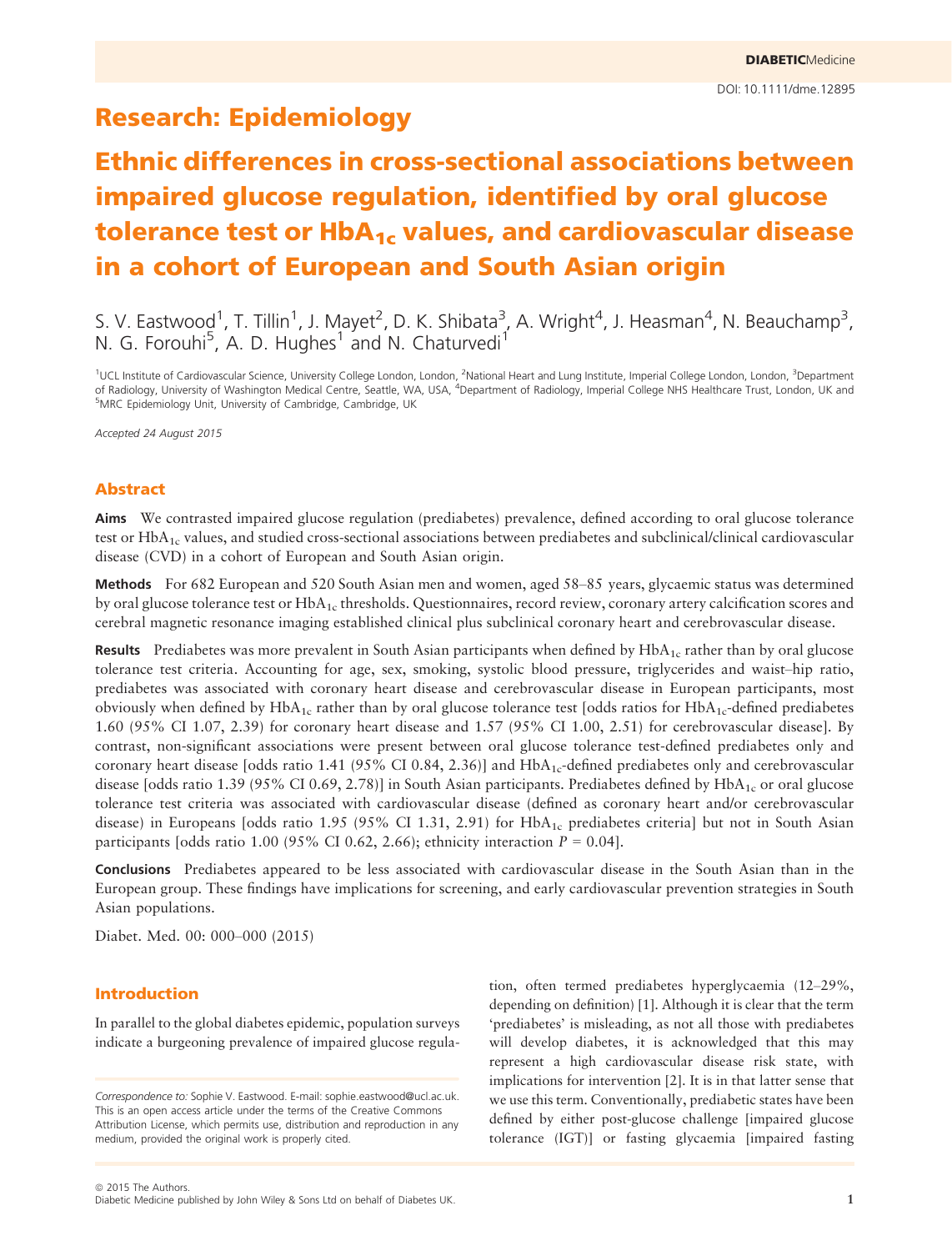#### What's new?

- For participants of European origin,  $HbA_{1c}$  values defined as impaired glucose regulation (prediabetes) were cross-sectionally associated with coronary heart disease, cerebrovascular disease and the composite outcome of cardiovascular disease.
- By contrast, in South Asian participants prediabetes defined according to  $HbA_{1c}$  concentration was nonsignificantly associated with cerebrovascular disease only, and associations between  $HbA_{1c}$  concentrationdefined prediabetes and overall cardiovascular disease were absent and, thus significantly weaker, than those seen in the European participants.
- $\cdot$  This suggests that current prediabetes  $HbA_{1c}$  thresholds may be inappropriate in South Asian groups as prediabetes defined in this way did not appear to confer excess cardiovascular risk in this ethnic group.

glycaemia (IFG)] [3], but recently, guidelines for  $HbA_{1c}$ -based definitions of prediabetes have been published [2,4].

Relatively more prediabetes is identified by  $HbA_{1c}$  than by IFG/IGT criteria in people of South Asian origin, whereas prevalence is similar by either criterion in populations of European origin [5]. It is unclear how the greater prevalence of  $HbA_{1c}$ -identified prediabetes in this former group translates to cardiovascular risk, with some authors suggesting the  $HbA_{1c}$  definition of prediabetes may be less discriminative [6]. As far as we are aware, this has never before been studied in South Asian populations; the majority of studies that have compared associations between prediabetes and cardiovascular disease by diagnostic criteria are in populations of European origin [7–10]. Moreover, our previous work suggests that associations between diabetes and cardiovascular disease (CVD) vary with ethnicity, with stronger associations in South Asian than in European populations [9,11]. Whether similar ethnic differences exist for associations between prediabetes and CVD risk is unclear.

The aims of the present study were to establish whether associations between prediabetes and subclinical and clinical cardiovascular disease risk differ between UK European and South Asian ethnic groups and whether any ethnic differences in associations were related to the definition of prediabetes used.

# Subjects and methods

We used cross-sectional data from the Southall and Brent Revisited (SABRE) study, a multi-ethnic population-based cohort of individuals living in north-west London [12]. The South Asian participants were first-generation migrants; 82% were born in the Indian subcontinent and 14% in East Africa. Participants aged 40–70 years  $(n = 4056)$  were randomly selected from age- and gender-stratified general practitioner lists and workplaces at baseline (1988–1991), and followed up (2008–2011) when aged 58-85 years  $(n = 2671)$ . The present analysis concerns the 682 European and 520 South Asian participants who attended the followup clinic. All participants gave written informed consent. Study approval was obtained from St Mary's Hospital Research Ethics Committee (07/H0712/109).

Smoking status, alcohol consumption and medication receipt were ascertained from a health and lifestyle questionnaire [12]. Physical activity comprised the total weekly energy expenditure (MJ), as previously described [13]. Blood pressure was obtained three times after a 15-min rest with an Omron CEP 7050 (Omron, Tokyo, Japan); the mean of the final two readings was used in the analysis. Glucose levels, lipid profile,  $HbA_{1c}$  and C-reactive protein levels were measured on fasting blood samples, and anthropometry performed [13,14]. In addition, an abdominal computed tomography (CT) slice was taken to measure visceral adipose tissue area [13]. Participants without known diabetes underwent an oral glucose tolerance test (OGTT).

Cardiac CT scanning was performed in all participants from the ascending aorta above the level of the coronary arteries to the inferior border of the heart. Coronary artery calcification was quantified using proprietary software on a Phillips Extended Brilliance computer workstation (Phillips Healthcare, Eindhoven, The Netherlands), and calcification was defined as an area >1 mm2 of density >130 Hounsfield units. The coronary artery calcification score was calculated as the sum of all lesion scores [Agatston units (AU)]. Scans were read by a single experienced observer blinded to participant ethnicity. Interobserver reproducibility, comparing scores from a senior investigator (A.W.) and intra-observer reproducibility were assessed initially and at intervals during follow-up, using the same 20 CT scans. The intra-class correlation coefficient for intra- and inter-observer measurements was 0.94. Subclinical coronary heart disease (CHD) was classified as a coronary artery calcification score >400 AU [15].

Cerebral magnetic resonance imaging (MRI) scans provided data on brain infarcts ≥3 mm, a subclinical measure of cerebrovascular disease. We used an MRI scanning and scoring protocol based on that of the Cardiovascular Health Study [16]. Whole-brain scans included sagittal T1-weighted images and axial T1-weighted, proton density and T2-weighted images of 5-mm thickness, with no gaps. Thin-section 3-mm axial fluid attenuated inversion recovery (FLAIR) and coronal 1.5-mm three-dimensional T1-weighted gradient echo images were also obtained. Scans were performed using a General Electric 1.5T or 3T scanners. Only infarcts of  $\geq$ 3 mm were assessed, as smaller lesions are less reproducible [14]. Inter- and intra-observer reproducibility were evaluated for the presence of brain infarcts  $\geq$ 3 mm on 44 scans; inter-observer  $\kappa$  was 0.68 and intraobserver  $\kappa$  was 0.79.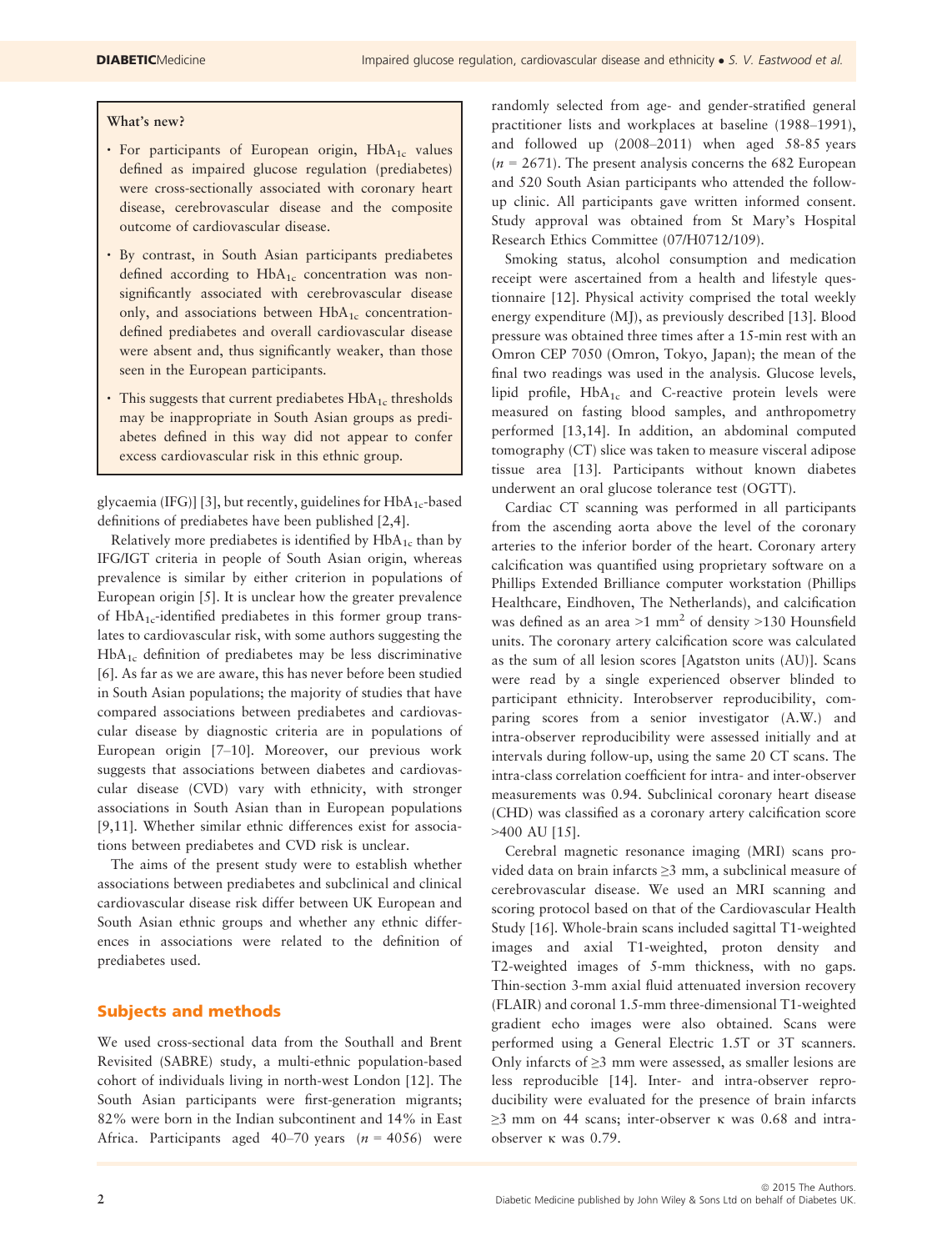We used three classification systems to define glycaemic status for participants without existing diabetes. Firstly, WHO 1999 criteria were used to define prediabetes [either impaired fasting glycaemia (fasting glucose ≥6.1 mmol/l and <7.0 mmol/l) or impaired glucose tolerance (2-h OGTT plasma glucose  $\geq 7.8$  mmol/l and <11.1 mmol/l)] and new diabetes (fasting glucose  $\geq 7.0$  mmol/l or 2-h OGTT plasma glucose ≥11.1 mmol/l] [3]. Secondly, glycaemic categories according to the International Expert Committee (IEC) 2009 criteria [2] were based on the following  $HbA_{1c}$  thresholds: prediabetes, HbA<sub>1c</sub> ≥42 mmol/mol (6.0%) but < 48 mmol/ mol (6.5%); new diabetes, HbA<sub>1c</sub> ≥48 mmol/mol (6.5%). We also studied glycaemia according to the American Diabetes Association (ADA) 2014 recommendations [4], which advocate HbA<sub>1c</sub> thresholds of  $\geq$ 39 mmol/mol (5.7%) but <48 mmol/mol (6.5%) for prediabetes and  $\geq$ 48 mmol/ mol (6.5%) for new diabetes. Analyses were conducted using the IEC  $HbA_{1c}$  prediabetes threshold unless otherwise stated. Pre-existing diabetes was identified from primary care record review or participant questionnaire (recall of physiciandiagnosed diabetes plus diagnosis year or diabetes medication).

Coronary heart disease was defined firstly from primary care record review adjudicated by two clinicians, as per Anglo-Scandinavian Cardiac Outcomes Trial (ASCOT) criteria [17]. Additionally, International Classification of Disease (ICD)-9 codes 410-415 and ICD-10 codes I200- I259 from Hospital Episode Statistics and codes K401-K469, K491-K504, K751-K759 and U541 from the Office of Populations and Surveys classification of interventions and procedures identified CHD. For stroke, primary care data were reviewed in a similar manner to that used for CHD, with diagnoses made again according to ASCOT criteria [17]. Stroke was also ascertained from participant report of physician-diagnosed stroke with duration of symptoms ≥ 24 h and from Hospital Episode Statistics (diagnostic ICD-9 codes 430 to 439 or ICD-10 codes I600 to I698).

We examined descriptive statistics for demographics, cardiometabolic risk factors, medication use and CVD outcomes by ethnicity and glycaemic status. Logistic and linear regression techniques determined age- and sex-adjusted group differences. Glycaemic status by OGTT or  $HbA_{1c}$  criteria was contrasted graphically in each ethnic group, using OGTT then  $HbA_{1c}$  categories in turn as the referent groups. To enhance power and address potential ethnic presentation biases, we combined established and subclinical disease outcomes for CHD and cerebrovascular disease (subclinical disease defined as coronary artery calcification >400 AU and brain infarct  $\geq$ 3 mm, respectively). In addition, we created a composite CVD prevalence outcome (comprising CHD or cerebrovascular disease). Each outcome was examined by glycaemic status and ethnicity.

Following this, associations between glycaemic status and CHD, cerebrovascular disease or CVD were evaluated using age- and sex-adjusted logistic regression models within each ethnic group. We then further adjusted these models for potential confounders (smoking, systolic blood pressure, triglycerides and waist–hip ratio), selected on the basis of significant associations with any CVD indicator and either prediabetes measure. We explored replacing waist–hip ratio with the more direct measure of visceral adipose tissue on CT in multivariate models, but this made little qualitative difference to our findings, so we present data adjusted for waist–hip ratio as the more familiar measure. To gauge the relative merit of each prediabetes measure for the prediction of CVD in each ethnic group, we compared C-statistics for age- and sex-adjusted models of CVD with models with the addition of either prediabetes measure.

Analyses were repeated using  $ADA HbA_{1c}$  criteria for prediabetes. We further adjusted multivariable models for medication use (as a sensitivity analysis because of data sparsity). Analyses were conducted in STATA 13 (College Station, TX, USA), with  $P$  values <0.05 taken to indicate statistical significance.

### Results

Overt diabetes was more prevalent, and waist–hip ratio and systolic blood pressure higher, while HDL cholesterol was lower in the South Asian group than in the European group (Table 1). Irrespective of ethnic group, increasing glycaemia was associated with worsening of cardiometabolic risk factors (Table S1).

In the South Asian but not the European participants, there was a 1.5-fold increase in the prevalence of prediabetes when  $HbA_{1c}$  rather than OGTT criteria were used (Table 1). When ADA HbA1c thresholds were used rather than OGTT criteria, the prevalence of prediabetes doubled for both European and South Asian participants (Table S2). South Asian participants had more clinical CHD and overall CVD (CHD + cerebrovascular disease) than European participants, although there were no differences between the ethnic groups in the prevalence of subclinical CHD or subclinical and clinical cerebrovascular disease (Table 1).

Differences in classification were examined by comparing glycaemic status according to either diagnostic criterion, using OGTT categories as the index classification, and excluding those with existing diabetes (Fig. 1a). With the exception of normoglycaemia in Europeans, agreement was poor (40–49%) for all categories in all groups, with a tendency for South Asian participants to be placed in a more adverse glycaemic category by  $HbA_{1c}$  classification. When  $HbA_{1c}$  categories were used as the reference (Fig. 1b), there was good agreement (71–75%) for normoglycaemia in both ethnic groups, but poor agreement for prediabetes and diabetes, especially for South Asian participants.

In the European group, CHD, cerebrovascular disease and CVD were more prevalent in prediabetes (by either criterion) than participants with normoglycaemia (Table 2). A similar,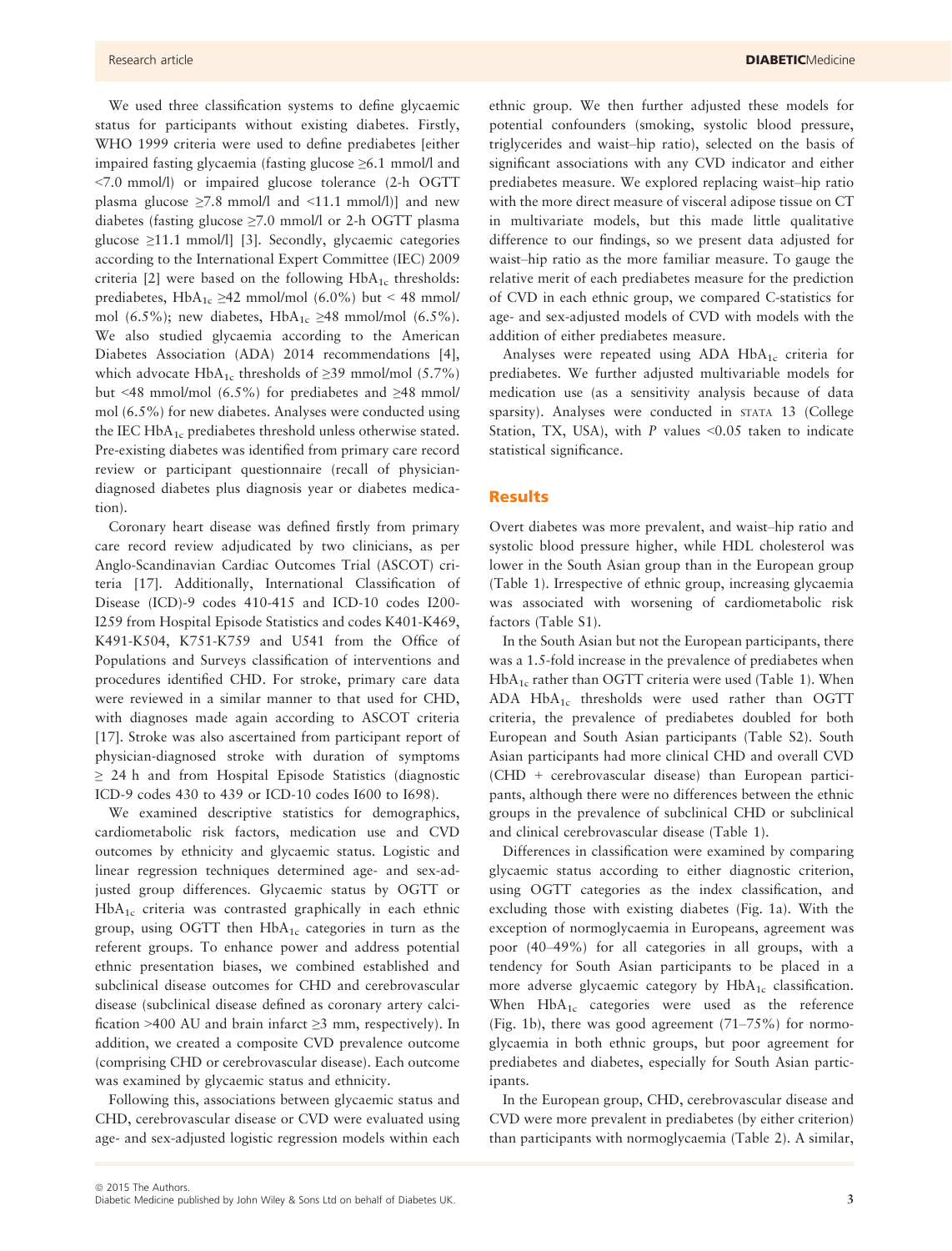Table 1 Characteristics of participants in the Southall and Brent Revisited study, by ethnicity

|                                                                                        | European ethnicity | South Asian ethnicity | $P^{\dagger}$ |
|----------------------------------------------------------------------------------------|--------------------|-----------------------|---------------|
| Number of participants                                                                 | 682                | 520                   |               |
| Median (IQR) age, years                                                                | $70(65 - 75)$      | $68(64 - 73)$         | 0.006         |
| Female sex, $n$ (%)                                                                    | 153(22)            | 78 (15)               | 0.001         |
| Ever smoked                                                                            | 426(63)            | 113(22)               | < 0.001       |
| Median (IQR) alcohol consumption, units/ week                                          | $5(1-14)$          | $4(1-8)$              | < 0.001       |
| Median (IQR) physical activity, MJ/ week                                               | $9.4(6.8-12.1)$    | $8.8(5.8-11.7)$       | 0.001         |
| Mean $\pm$ sp waist-hip ratio                                                          | $0.97 \pm 0.07$    | $1.00 \pm 0.07$       | < 0.001       |
| Mean $\pm$ sd BMI, kg/m <sup>2</sup>                                                   | $28 \pm 5$         | $26 \pm 4$            | < 0.001       |
| Mean $\pm$ sp systolic blood pressure, mmHg                                            | $138 \pm 17$       | $142 \pm 18$          | < 0.001       |
| Mean $\pm$ sd diastolic blood pressure, mmHg                                           | $77 \pm 10$        | $76 \pm 10$           | 0.009         |
| Mean $\pm$ sp HDL cholesterol, mmol/l                                                  | $1.4 \pm 0.4$      | $1.3 \pm 0.3$         | 0.001         |
| Median (IQR) triglycerides, mmol/l                                                     | $1.1(0.9-1.6)$     | $1.2(0.9-1.7)$        | 0.09          |
| Median (IQR) C-reactive protein, mmol/l                                                | $1.7(0.8-3.6)$     | $1.4(0.7-3.0)$        | 0.01          |
| Anti-hypertensive medication, $n$ (%)                                                  | 371 (54)           | 395 (76)              | < 0.001       |
| Lipid-lowering medication, $n$ (%)                                                     | 330 (48)           | 354 (68)              | < 0.001       |
| Glycaemic status: OGTT, $n$ (%)                                                        |                    |                       |               |
| Normoglycaemia                                                                         | 377(55)            | 201(39)               | < 0.001       |
| Prediabetes                                                                            | 172(25)            | 99(19)                | 0.01          |
| Diabetes*                                                                              | 133(20)            | 220(42)               | < 0.001       |
| Glycaemic status: HbA1c, $n$ (%)                                                       |                    |                       |               |
| Normoglycaemia                                                                         | 374(55)            | 136(26)               | < 0.001       |
| Prediabetes                                                                            | 177(26)            | 146(28)               | 0.37          |
| Diabetes*                                                                              | 131(19)            | 238 (46)              | < 0.001       |
| CHD, $n$ $\left(\frac{\%}{\%}\right)$                                                  |                    |                       |               |
| Clinical CHD                                                                           | 142(21)            | 189 (36)              | < 0.001       |
| Coronary artery calcification >400 AU                                                  | 119(23)            | 72(22)                | 0.79          |
| Clinical CHD or coronary artery calcification <sup><math>\ddagger</math></sup> >400 AU | 261(38)            | 258 (50)              | < 0.001       |
| Cerebrovascular disease, $n$ (%)                                                       |                    |                       |               |
| Stroke                                                                                 | 32(5)              | 25(5)                 | 0.68          |
| Brain infarct $>3$ mm                                                                  | 126(21)            | 94(19)                | 0.92          |
| Stroke or brain infarct $\geq 3$ mm                                                    | 141(23)            | 105(21)               | 0.94          |
| CHD or cerebrovascular disease, $n$ (%)                                                | 335(49)            | 296 (57)              | 0.001         |

AU, Agatston units; CHD, coronary heart disease; IFG, impaired fasting glucose; IGT, impaired glucose tolerance; IQR, interquartile range; OGTT, oral glucose tolerance test.

\*Includes pre-existing and newly diagnosed diabetes. Prediabetes by OGTT criteria comprised IFG and/or IGT.

† Age and sex-adjusted P value for ethnic difference, when compared with European participants.

‡ Measured in participants without known CHD.

but less pronounced, pattern was seen in South Asian participants. This was even less marked when we examined disease prevalence by ADA  $HbA_{1c}$  thresholds, in both the European and South Asian groups (Table S3). When subclinical and clinical CVD measures were examined separately, similar patterns were seen (Table S4). Notably, the prevalence of clinical CHD in the South Asian participants with normoglycaemia was similar to that observed in the European participants with prediabetes.

In age- and sex-adjusted models of CHD or cerebrovascular disease, prediabetes by either criterion appeared to be related to disease risk in the European group (Table 3). Accounting for smoking, systolic blood pressure, triglycerides and waist–hip ratio attenuated these associations, but risks remained elevated for people with prediabetes and statistical significance was retained for  $HbA_{1c}$ -defined prediabetes. Prediabetes by either criterion was associated with overall CVD, with associations being of higher magnitude when defined by  $HbA_{1c}$  rather than OGTT. By contrast, in South Asian participants, non-significant associations were present between OGTT-defined prediabetes only and CHD [odds ratio 1.39 (95% CI 0.84, 2.29)] and  $HbA_{1c}$ -defined prediabetes only and cerebrovascular disease [odds ratio 1.41 (95% CI 0.72, 2.76)]). Prediabetes by either criterion appeared unrelated to CVD in this group. Associations between prediabetes by  $HbA_{1c}$  and CVD were greater in the European than in the South Asian group (ethnicity interaction  $P = 0.04$ , respectively). Analyses using ADA HbA<sub>1c</sub> thresholds showed similar patterns to the main results (Table S5).

When either measure of prediabetes was added to age- and sex-adjusted models of CVD, there were no improvements in the C-statistic for South Asian participants; however, addition of either OGTT- or  $HbA_{1c}$ -defined prediabetes to models marginally improved the C-statistic in Europeans, more so for the latter [from 0.695 (95% CI 0.632, 0.758) to 0.705 (95% CI 0.642, 0.767)] with addition of OGTTdefined impaired glucose regulation  $(P = 0.20)$  or 0.708 (95% CI 0.646, 0.769] with addition of  $HbA_{1c}$ -defined impaired glucose regulation ( $P = 0.008$ ).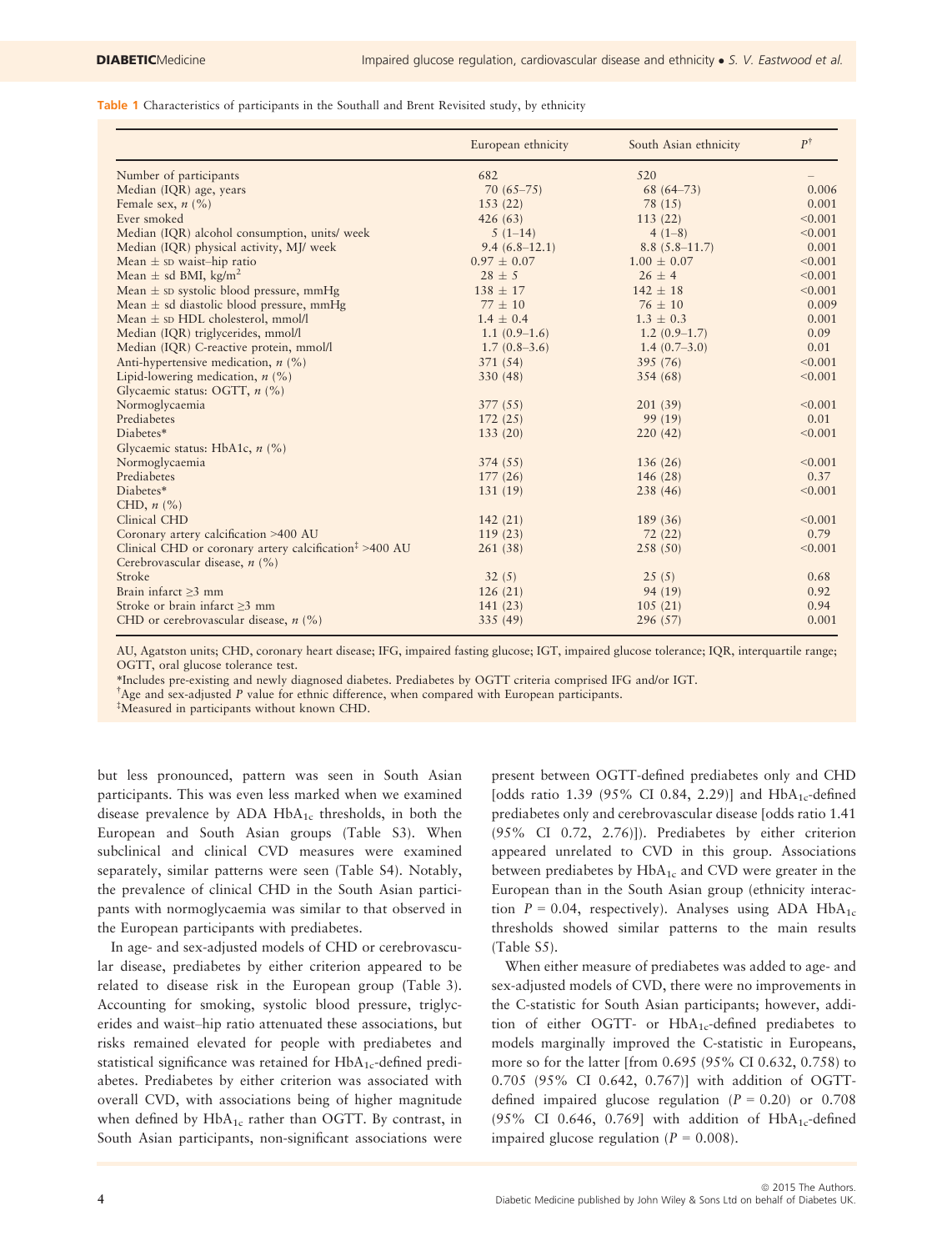

FIGURE 1 (a) Glycaemia categorized by oral glucose tolerance test (OGTT) vs. HbA<sub>1c</sub>, by ethnicity. Diabetes comprises newly diagnosed cases only. (b) Glycaemia categorized by  $HbA_{1c}$  vs. OGTT, by ethnicity. Diabetes comprised newly diagnosed cases only.

Finally, further adjustment of the multivariable models for receipt of antihypertensive or lipid-lowering medication (Table S6) did not alter the main results.

# **Discussion**

There was a marked ethnic variation in prediabetes by different diagnostic criteria [2–4], with a higher prevalence in South Asian but not European participants, when prediabetes was defined by  $HbA_{1c}$  rather than OGTT criteria. Furthermore, prediabetes appeared to relate differently to cardiovascular disease according to diagnostic criteria and ethnicity;  $HbA_{1c}$ -defined prediabetes was associated with CHD and cerebrovascular disease in the European group, but with only cerebrovascular disease (non-significantly) in the South Asian group. Furthermore, there was some evidence of a weak association between OGTT-defined prediabetes and CHD in the European and South Asian groups. Prediabetes by either criterion was associated with total CVD (CHD + cerebrovascular disease) in the European but not the South Asian group.

When  $HbA_{1c}$ , as opposed to OGTT, criteria were used to define prediabetes, South Asian participants had a higher prevalence of prediabetes, reflecting previous work [5]. This may indicate ethnic differences in the propensity to glycate haemoglobin [18] or in pathways to overt hyperglycaemia [19].

Reflecting established ethnic differences in CVD, the South Asian group had greater clinical CHD than did the European group [11]; however, proportions with subclinical CHD were similar in European and South Asian participants, which might be explained by our previous finding that coronary artery calcification scores are less related to coronary artery stenosis on angiography in South Asian than in European people [20]. Also of note, South Asian participants in the normoglycaemic category (by any criteria) had clinical CHD rates akin to those of the European participants in the prediabetes category, implying that even normoglycaemia is a relatively high risk state in South Asian people, and thus risk factor management at the prediabetes stage may be too late.

In the European participants, associations between prediabetes by either criteria and CHD support the argument for preventative interventions at this stage of glycaemia and are consistent with previous studies reporting the effects of IFG/ IGT  $[7, 21, 22]$  and  $HbA_{1c}$   $[23]$ . This was less clear for the South Asian participants, for whom only IFG/IGT-defined prediabetes appeared detrimental. We are unaware of any studies comparing associations between prediabetes and CHD risk in European and South Asian participants, although a study of South Asian and European participants living in Canada found similar associations between  $HbA_{1c}$ and carotid intima media thickness [24]. The underlying explanations for ethnic differences in the effects of glycaemia are not clear, and probably involve a combination of genetic, epigenetic and lifestyle factors.

Associations between  $HbA_{1c}$ -defined prediabetes and cerebrovascular disease appeared similar in the two ethnic groups, although OGTT-defined prediabetes was associated (albeit weakly) with cerebrovascular disease in the European participants only; again, explanations are not obvious. A meta-analysis of studies examining associations between IFG or IGT and stroke suggested that IGT was modestly associated with stroke [25], but a study comparing associations between IFG or  $HbA_{1c}$ -defined prediabetes in white and black populations in the USA found that  $HbA_{1c}$ -defined prediabetes, but not IFG, was adversely related to stroke risk [26]. This latter study reflects our findings to some extent, but we used more stringent  $HbA_{1c}$  thresholds (IEC, as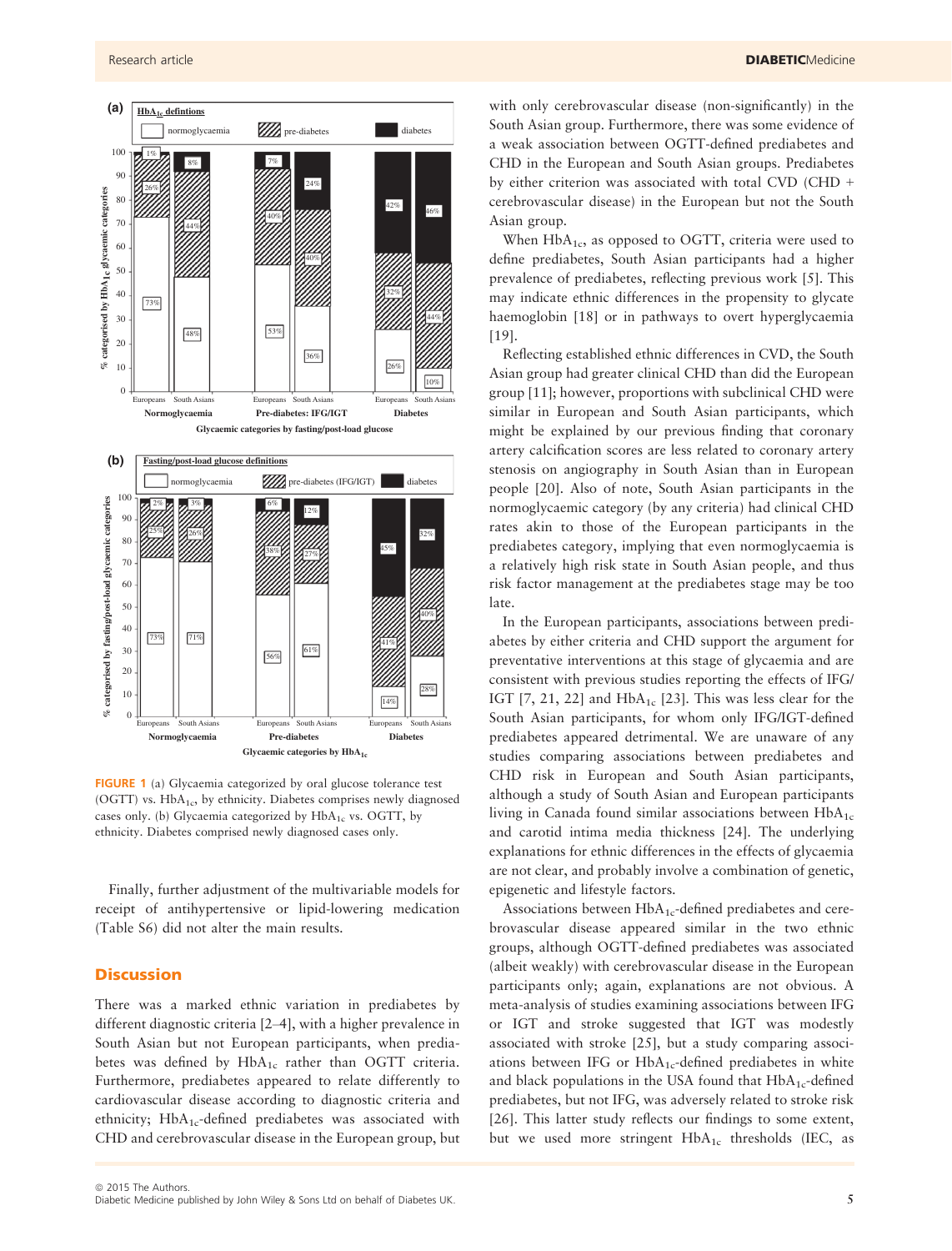|  |  | Table 2 Cardiovascular disease prevalence by ethnicity and glycaemic status in the Southall and Brent Revisited study |  |  |  |  |  |  |  |
|--|--|-----------------------------------------------------------------------------------------------------------------------|--|--|--|--|--|--|--|
|--|--|-----------------------------------------------------------------------------------------------------------------------|--|--|--|--|--|--|--|

|                                         | Glycaemia<br>measure | European group, $n$ (%)    |               |               | South Asian group, $n$ (%) |             |                 |
|-----------------------------------------|----------------------|----------------------------|---------------|---------------|----------------------------|-------------|-----------------|
| Atherosclerosis measure                 |                      | Normoglycaemia Prediabetes |               | Diabetes      | Normoglycaemia             | Prediabetes | <b>Diabetes</b> |
| CHD: clinical or coronary               | OGTT                 | 116(31)                    | $71(41)$ *    | 74 $(56)$ *** | 76 (38)                    | 47(47)      | $135(61)$ ***   |
| artery calcification<br>score $>400$ AU | $HbA_{1c}$           | 104(28)                    | 78 (44)**     | $79(60)$ ***  | 49 (36)                    | 60(41)      | $149(63)$ ***   |
| Cerebrovascular disease:                | OGTT                 | 70(21)                     | $41(26)$ *    | 30(27)        | 29(15)                     | 15(16)      | $61(31)$ **     |
| stroke or brain infarct $\geq$ 3 mm     | $HbA_{1c}$           | 63 (18)                    | $47(31)*$     | 31(27)        | 18 (14)                    | 28(20)      | $59(27)*$       |
| CHD or cerebrovascular                  | OGTT                 | 155(41)                    | $94(55)**$    | $86(65)$ ***  | 90 (45)                    | 51(52)      | $155(70)$ ***   |
| disease                                 | $HbA_{1c}$           | 140 (37)                   | $106(60)$ *** | $89(68)$ ***  | 60(44)                     | 71(49)      | $165(69)$ ***   |

AU, Agatston units; CHD, coronary heart disease; IFG, impaired fasting glucose; IGT, impaired glucose tolerance; OGTT, oral glucose tolerance test.

Sex- and age-adjusted P value for difference between prediabetes or diabetes and normoglycaemia: \*\*\*p < 0.001, \*\*p < 0.01, \*p < 0.05. Diabetes includes pre-existing and newly diagnosed diabetes by the relevant criterion. Prediabetes by OGTT criteria comprised IFG and/or IGT.

Table 3 Multivariable models of cardiovascular disease by ethnicity and glycaemic status in the Southall and Brent Revisited study

| Glycaemia                                                     |                | European group                                         |                          |                          | South Asian group          |                              |                        |  |  |  |
|---------------------------------------------------------------|----------------|--------------------------------------------------------|--------------------------|--------------------------|----------------------------|------------------------------|------------------------|--|--|--|
| Model<br>measure                                              |                | Normoglycaemia                                         | Prediabetes              | Diabetes                 | Normoglycaemia Prediabetes |                              | Diabetes               |  |  |  |
| CHD (clinical or coronary artery calcification score >400 AU) |                |                                                        |                          |                          |                            |                              |                        |  |  |  |
| OGTT                                                          | $\overline{1}$ |                                                        | $1.55(1.05, 2.29)^*$     | $2.86(1.87, 4.38)$ ***   | $\overline{1}$             | 1.39(0.84, 2.29)             | $2.53(1.69, 3.79)$ *** |  |  |  |
|                                                               | $\overline{2}$ |                                                        | 1.46(0.98, 2.19)         | $2.53(1.61, 3.98)$ ***   | $\overline{1}$             | 1.41(0.84, 2.36)             | $2.26(1.48, 3.45)$ *** |  |  |  |
| $HbA_{1c}$                                                    |                |                                                        | $1.70(1.15, 2.51)$ **    | $3.79(2.45,5.86)$ ***    | -1                         | 1.15(0.70, 1.90)             | $2.88(1.84, 4.53)$ *** |  |  |  |
|                                                               |                |                                                        | $1.60(1.07, 2.39)*$      | $3.42(2.15,5.42)$ ***    | 1                          | 1.06(0.64, 1.77)             | $2.50(1.56, 4.02)$ *** |  |  |  |
|                                                               |                | Cerebrovascular disease (stroke or brain infarct≥3 mm) |                          |                          |                            |                              |                        |  |  |  |
| OGTT                                                          | $\mathbf{1}$   |                                                        | 1.42(0.90, 2.25)         | 1.28(0.77, 2.13)         |                            | 0.91(0.45, 1.86)             | $2.49(1.48, 4.18)$ **  |  |  |  |
|                                                               | $\overline{2}$ |                                                        | 1.25(0.63, 1.88)         | 1.09(0.63, 1.95)         | $\mathbf{1}$               | 1.02(0.49, 4.44)             | $2.58(1.49, 4.44)$ **  |  |  |  |
| $HbA_{1c}$                                                    |                |                                                        | $1.73$ $(1.10, 2.72)^*$  | 1.49(0.90, 2.49)         | 1                          | 1.41(0.72, 2.76)             | $2.18(1.19, 4.00)^*$   |  |  |  |
|                                                               | $\mathfrak{D}$ |                                                        | $1.57(1.00, 2.51)^*$     | 1.29(0.75, 2.22)         |                            | 1.39(0.69, 2.78)             | $2.22(1.17, 4.22)^*$   |  |  |  |
| CHD or cerebrovascular disease                                |                |                                                        |                          |                          |                            |                              |                        |  |  |  |
| OGTT                                                          |                |                                                        | $1.72$ $(1.17, 2.54)$ ** | $2.60(1.68, 4.00)$ *** 1 |                            | 1.19(0.72, 1.98)             | $2.89(1.91, 4.39)$ *** |  |  |  |
|                                                               | $\overline{2}$ |                                                        | $1.58(1.07, 2.36)^*$     | $2.35(1.47, 3.73)$ *** 1 |                            | 1.20(0.71, 2.02)             | $2.64$ (1.71, 4.08)*** |  |  |  |
| $HbA_{1c}$                                                    |                |                                                        | $2.10(1.43, 3.08)$ ***   | $3.39(2.18, 5.28)$ *** 1 |                            | $1.10~(0.67,1.79)^{\dagger}$ | $2.79$ (1.77, 4.39)*** |  |  |  |
|                                                               | $\overline{2}$ |                                                        | $1.95(1.31, 2.91)$ **    | $3.15(1.96, 5.05)$ *** 1 |                            | $1.00(0.61, 1.66)^{\dagger}$ | $2.63$ (1.64, 4.22)*** |  |  |  |

AU, Agatston units; CHD, coronary heart disease; IFG, impaired fasting glucose; IGT, impaired glucose tolerance; OGTT, oral glucose tolerance test.

Data are odds ratios (95% CI) for the presence of cardiovascular disease.

\*\*\*P < 0.001, \*\*P < 0.01, \*P < 0.05 for difference between prediabetes or diabetes and normoglycaemia.

†P < 0.05 for ethnic difference, when compared with Europeans. Diabetes includes pre-existing and newly diagnosed diabetes by the relevant criterion. Prediabetes by OGTT criteria comprised IFG and/or IGT. Model 1: adjusted for age + sex; model 2: adjusted for age + sex + smoking status + systolic blood pressure + triglycerides (log-transformed)) + waist–hip ratio.

opposed to ADA criteria), more representative of UK clinical practice [27]. As far as we know, there are no studies comparing the effect of prediabetes on cerebrovascular disease in European and South Asian cohorts.

Importantly, OGTT-, and in particular,  $HbA_{1c}$ -defined prediabetes appeared to be related to overall CVD risk in the European but not in the South Asian group. This suggests that prediabetes may be a less useful clinical indicator of overall CVD risk in this group, congruent with both the findings of our model discrimination analyses and concerns other authors have expressed [6]. Explanations for this difference for  $HbA_{1c}$ -based prediabetes may lie in the greater proportions identified by this measure in these

ethnic groups; that is, there is less of a differential, in terms of cardiometabolic profile, between individuals with normoglycaemia and those with prediabetes, although obviously this does not apply to OGTT-identified individuals with prediabetes. Alternatively, the loss of differential in risk may come in the normoglycaemic group, for South Asian participants at least, in whom we showed a similar prevalence of CHD to that in European participants in the prediabetic state. Our observation that associations between prediabetes and CVD were weaker in the South Asian group than in the European group, whilst associations between diabetes itself and CVD were stronger in the South Asian group than in the European group, may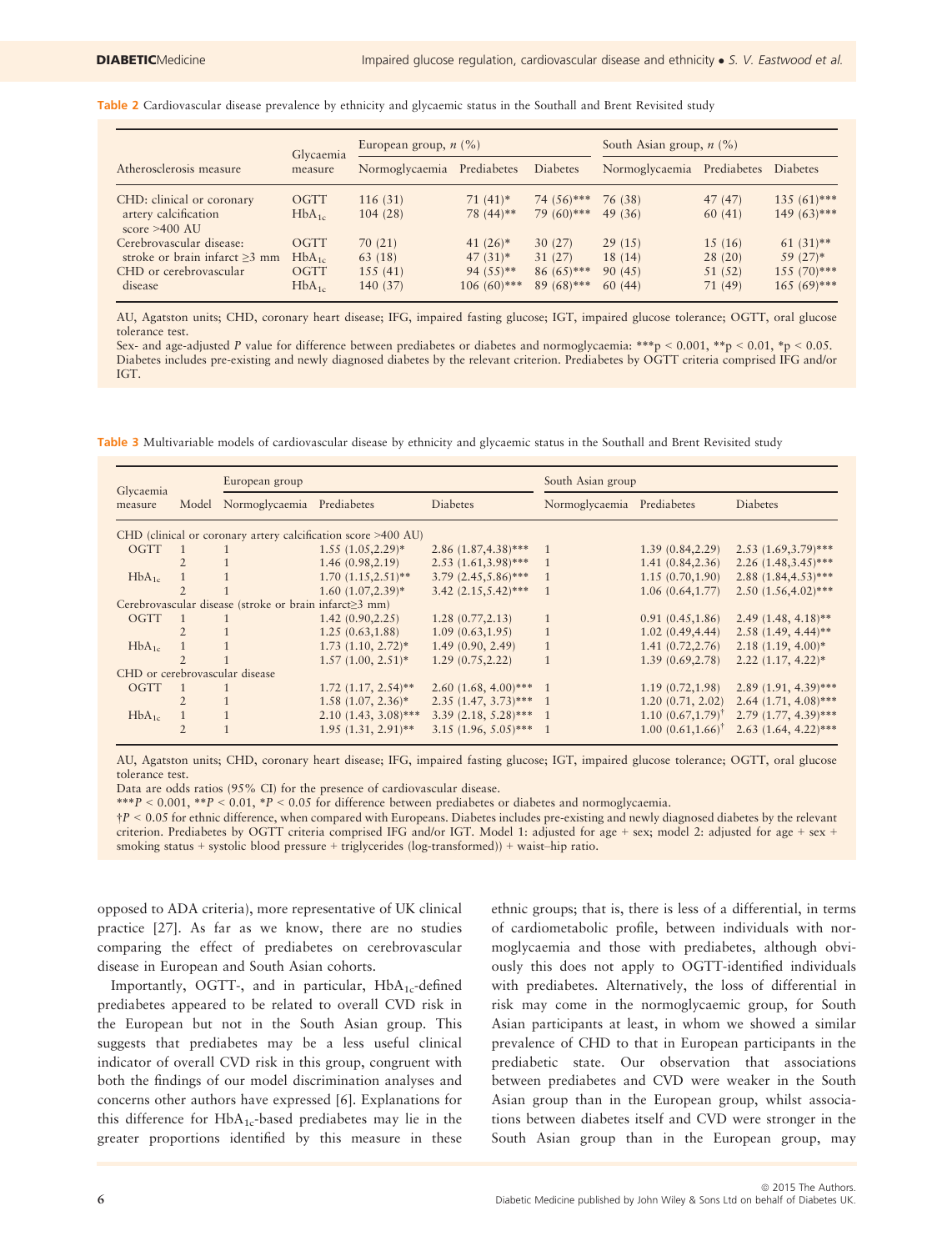suggest that South Asian people destined to transition to diabetes move faster through the prediabetes state than do European people. This speculation has support from a recent publication, suggesting that the age-related trajectory in fasting glucose is greater in South Asian people without diabetes than in European people [28]. Regardless, these findings, if substantiated by future studies, have crucial policy implications for prediabetes screening in ethnic minority groups.

Using the ADA rather than the IEC criteria to define prediabetes showed similar trends and ethnic differences in the association with CHD, stroke and CVD, although odds ratios were often weaker, probably reflecting the lower HbA<sub>1c</sub> threshold for ADA-defined prediabetes.

The strengths of the present study include the high prevalence of CVD outcomes. Additionally, by capturing subclinical and clinical disease, we avoided presentation bias, which may operate when comparing different ethnic groups. There were no ethnic differences in survivorship ( $P = 0.32$ ) or follow-up participation ( $P = 0.62$ ) of the cohort, suggesting survivor bias is unlikely to have greatly affected the ethnic differences we found. Furthermore, numbers of events were similar in each group, therefore, differences in power by ethnicity are unlikely to explain the lack of key associations in the South Asian participants. High rates of medication usage in this elderly population may have altered associations, although adjustment for medication use did not greatly alter results and the inclusion of participants in receipt of medication is likely to render the findings more generalizable to the elderly population as a whole. Measurement error may have been a source of bias, particularly regarding glucose and HbA1c measurement; there is not insubstantial biological variation in both measures [4]. The present study only examined cross-sectional associations; therefore, we cannot infer causality and further longitudinal research is required to replicate the findings.

In summary, the choice of diagnostic criterion for prediabetes markedly influences both the number of individuals identified in the South Asian group and the CVD risk conferred by prediabetes. When considering overall CVD risk, prediabetes was associated with risk in the European but not in the South Asian group; therefore, the use of prediabetes as a marker of CVD risk may be less clinically meaningful in this group. Of importance when considering CHD risk estimation is the observation that South Asian individuals with normoglycaemia have similar risks of CHD to European individuals with prediabetes. These novel findings have implications for CVD risk stratification and targeting of interventions in different ethnic groups, and further work is needed to substantiate them.

#### Funding sources

The study was funded at baseline by the UK Medical Research Council, Diabetes UK and the British Heart Foundation and at follow-up by the Wellcome Trust and British Heart Foundation. The authors also wish to acknowledge the NIHR Imperial Biomedical Research Centre for structural support regarding the data collection at Imperial Trust NHS Campus and MRC Epidemiology Unit core support (NGF) MC\_UU\_12015/5. Funders played no role in the study design, conduct or analysis, or in the decision to submit the manuscript for publication. The SABRE study group is entirely independent from the funding bodies.

#### Competing interests

None declared.

#### Acknowledgements

The authors would like to thank all members of the SABRE group for their contributions to study design, management, data collection and analyses.

#### References

- 1 Selvin E, Parrinello CM, Sacks DB, Coresh J. Trends in prevalence and control of diabetes in the United States, 1988-1994 and 1999- 2010. Ann Intern Med 2014; 160: 517–525.
- 2 International Expert Committee report on the role of the A1C assay in the diagnosis of diabetes. Diabetes Care 2009; 32:1327–1334.
- 3 World Health Organisation. Definition, Diagnosis and Classification of Diabetes Mellitus and its Complications. Part 1: Diagnosis and Classification of Diabetes Mellitus. Geneva: WHO, 1999.
- 4 Diagnosis and classification of diabetes mellitus. Diabetes Care 2014; 37(Suppl. 1): S81–S90.
- 5 Mostafa SA, Davies MJ, Webb D, Gray LJ, Srinivasan BT, Jarvis J et al. The potential impact of using glycated haemoglobin as the preferred diagnostic tool for detecting Type 2 diabetes mellitus. Diabet Med 2010; 27: 762–769.
- 6 Likhari T, Gama R. Ethnic differences in glycated haemoglobin between white subjects and those of South Asian origin with normal glucose tolerance. J Clin Pathol 2010; 63: 278–280.
- 7 de Vegt F, Dekker JM, Ruhe HG, Stehouwer CD, Nijpels G, Bouter LM et al. Hyperglycaemia is associated with all-cause and cardiovascular mortality in the Hoorn population: the Hoorn Study. Diabetologia 1999; 42: 926–931.
- 8 Marini MA, Succurro E, Castaldo E, Cufone S, Arturi F, Sciacqua A et al. Cardiometabolic risk profiles and carotid atherosclerosis in individuals with prediabetes identified by fasting glucose, postchallenge glucose, and hemoglobin A1c criteria. Diabetes Care 2012; 35: 1144–1149.
- 9 Park CM, Tillin T, March K, Ghosh AK, Jones S, Wright A et al. Hyperglycemia has a greater impact on left ventricle function in South Asians than in Europeans. Diabetes Care 2014; 37: 1124– 1131.
- 10 Qiao Q, Dekker JM, de Vegt F, Nijpels G, Nissinen A, Stehouwer CD et al. Two prospective studies found that elevated 2-hr glucose predicted male mortality independent of fasting glucose and HbA1c. J Clin Epidemiol 2004; 57: 590–596.
- 11 Tillin T, Hughes AD, Mayet J, Whincup P, Sattar N, Forouhi NG et al. The relationship between metabolic risk factors and incident cardiovascular disease in Europeans, South Asians, and African Caribbeans: SABRE (Southall and Brent Revisited) – a prospective population-based study. J Am Coll Cardiol 2013; 61: 1777–1786.